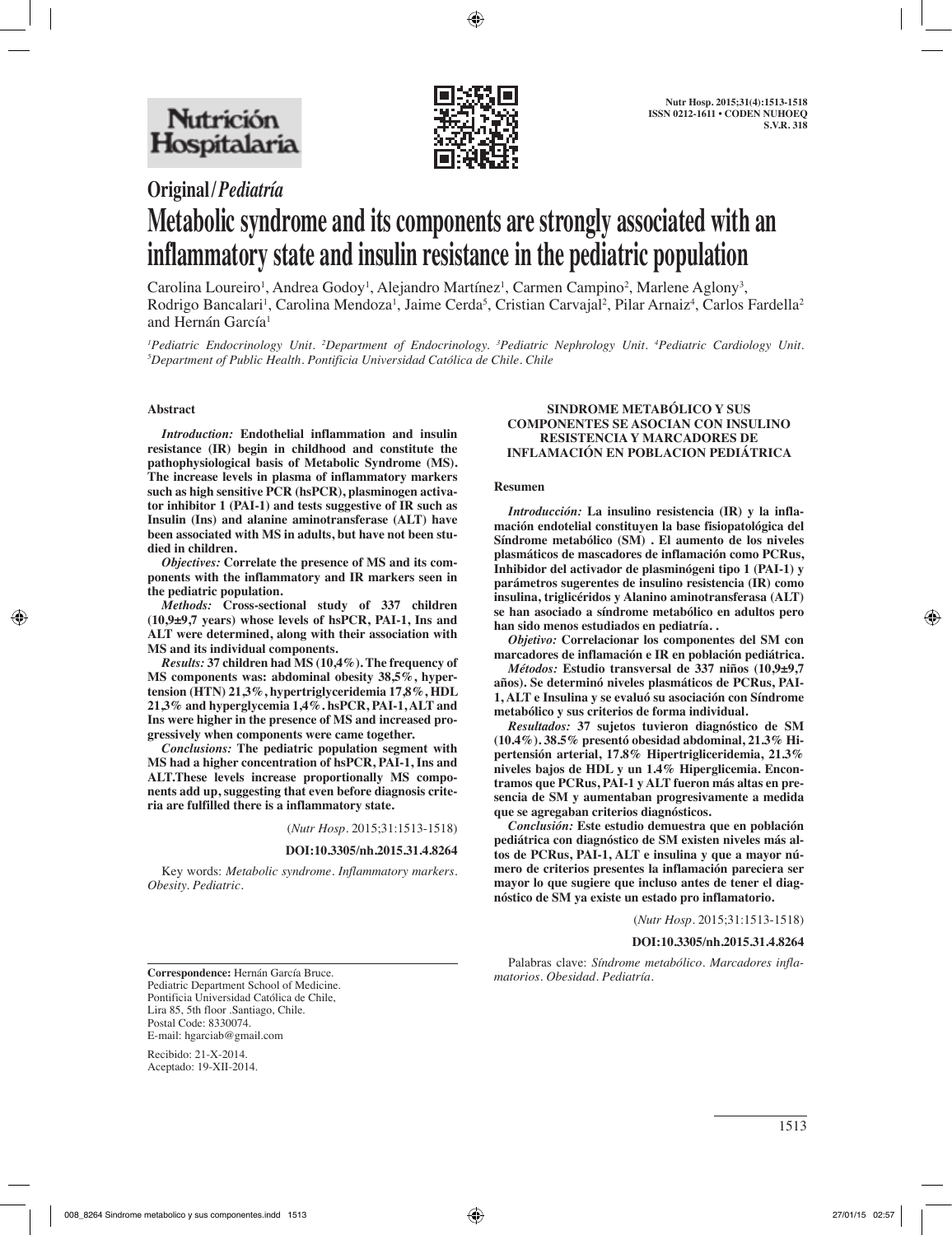## **Introduction**

Metabolic syndrome (MS) was described by Reaven<sup>1</sup> in 1988 to bring together a series of cardiometabolic abnormalities linked to increase atherogenic risk and cardiovascular disease in adults. Atherosclerosis is a progressive process that starts in childhood and is modulated by a series of inflammatory mediators related to the beginning of atheroma and the appearance, at a later age, of plaque disruption, which in the case of coronary arteries results in myocardial disease<sup>2-3</sup>. The atherosclerotic process can be accelerated by the presence of risk factors such us obesity, sedentarism, hypertension, dyslipidemia and family history of premature cardiovascular disease<sup>4</sup>. Some of these have been grouped as the Metabolic Syndrome (MS), which would be capable of predicting early atherosclerosis, increased risk of cardiovascular disease and type 2 Diabetes Mellitus (DM2) better than its individual components. It has also been associated with biochemical, functional or anatomical injuries of the endothelium, which together are known as endothelial damage. The coexistence of 3 or more of its components represents a synergistic effect on these risks wich has been confirmed by anatomopathological studies with atheroma and fatty streaks in coronary arteries and the aorta in people as young as 10 years old. Moreover, more refined subclinical endothelial inflammation markers have been developed, such as hsCRP, PAI-1, tumor necrosis factor α (TNF-α) and adiponectin<sup>2,5,6,10</sup>. hsPCR has been one of the most studied and validated markers of endothelial damage in adult patients with coronary heart disease, showing that its elevated levels in patients with intermediate risk independently predict a greater risk of cardiovascular events $7,12-14$ .

Worldwide, and especially in our country, there is a progressive increase in childhood obesity, reaching approximately 20% among first year primary Chilean school students $14$ . The inflammation state that accompanies obesity is considered to be a chronic low-grade inflammation, generally associated with high concentrations of leukocytes, fibrinogen and other inflammatory biomarkers, such as hsPCR. There is strong evidence that links increased body fat, especially abdominal and hepatic fat, to cardiovascular risk factors<sup>10,14</sup>. A recent study by our group identifies a  $10.4\%$ prevalence of MS in healthy school children, which increases in proportion to body mass index (BMI), up to  $35.1\%$  in obese<sup>15</sup>. Moreover, studies of north American children and adolescents show a 31% incidence of MS in patients with BMI >p85, which shows the dimension that this problem is reaching<sup>5,16</sup>.

Because the atherosclerotic process and endothelial damage starts in the first decade of life and progresses into adulthood, early identification of children with greater cardiometabolic risk is vital, in order to reduce the progression of the disease through changes in lifestyle performed with a multidisciplinary approach. Most MS components are potentially reversible with lifestyle changes $17$  in children and adolescents, as in adults.

Although multiple clinical studies in the last 20 years have attempted to define MS in adults, determined its association with subclinical inflammation and IR and preventive treatments, its usefulness in clinical practice is still controversial. Although MS diagnosis is increasing progressively, there are no studies in children with strong scientific evidence to support its clinical utility, and there is no universally accepted  $definition<sup>19</sup>$ .

Therefore, new subclinical inflammation markers have been studied, in both adults and children, which predict this risk independently from MS, such as hsP- $CR$  and PAI- $1^{18-20}$ , in addition to markers whose elevation has been associated with IR, such as  $Ins<sup>22</sup>, ALT<sup>23</sup>$ and MA24.

The aim of this study is correlate the presence of MS and its distinct components, with endothelial inflammation and IR markers in a pediatric population.

## **Subjects and methods**

**Subjects:** A cross-sectional design was used for this study. The subjects were evaluated at the pediatric endocrinology and nephrology clinics of the Pontificia Universidad Catolica de Chile from July 2009 to March 2010. A total of 337 Chilean children and adolescents children were enrolled.

**Methods:** All patients underwent a complete physical examination performed by two paediatric endocrinologists (AM & HG) and one paediatric nephrologist (MA). Height was measured using a wall-mounted Harpenden stadiometer (Holtain, UK). Weight and total body fat mass percentage were assessed by bioelectrical impedance (Tanita, Corporation of America, Arlington Heights IL, USA). The body mass index (BMI) was calculated. Overweight was defined as BMI ≥p85 and obesity ≥p95. Waist circumference (WC) was obtained with an inextensible tape on the edge of the iliac crests. averaging 3 measurements. Abdominal obesity was diagnosed with WC >p90 of the NHANES survey<sup>29</sup>.

Trained nurses measured the BP and heart rate of all subjects. While the patient was in a seated position, three consecutive measurements were taken on the right arm every 5 min using the oscillometric method (Dinamap CARESCAPE V100, GE Healthcare; Medical Systems Information Technologies, Inc., Milwaukee, WI, USA). This technique was performed following the published recommendations with a cuff and bladder size adjusted to the upper arm girth. All subjects with elevated BP were confirmed to be hypertensive using the auscultatory method. The BP of children was classified according to the Seventh Report of Task Force<sup>26</sup>.

With the aim of comparing blood pressure in children of different genders, ages and statures, we calculated the BP index. The BP index was determined by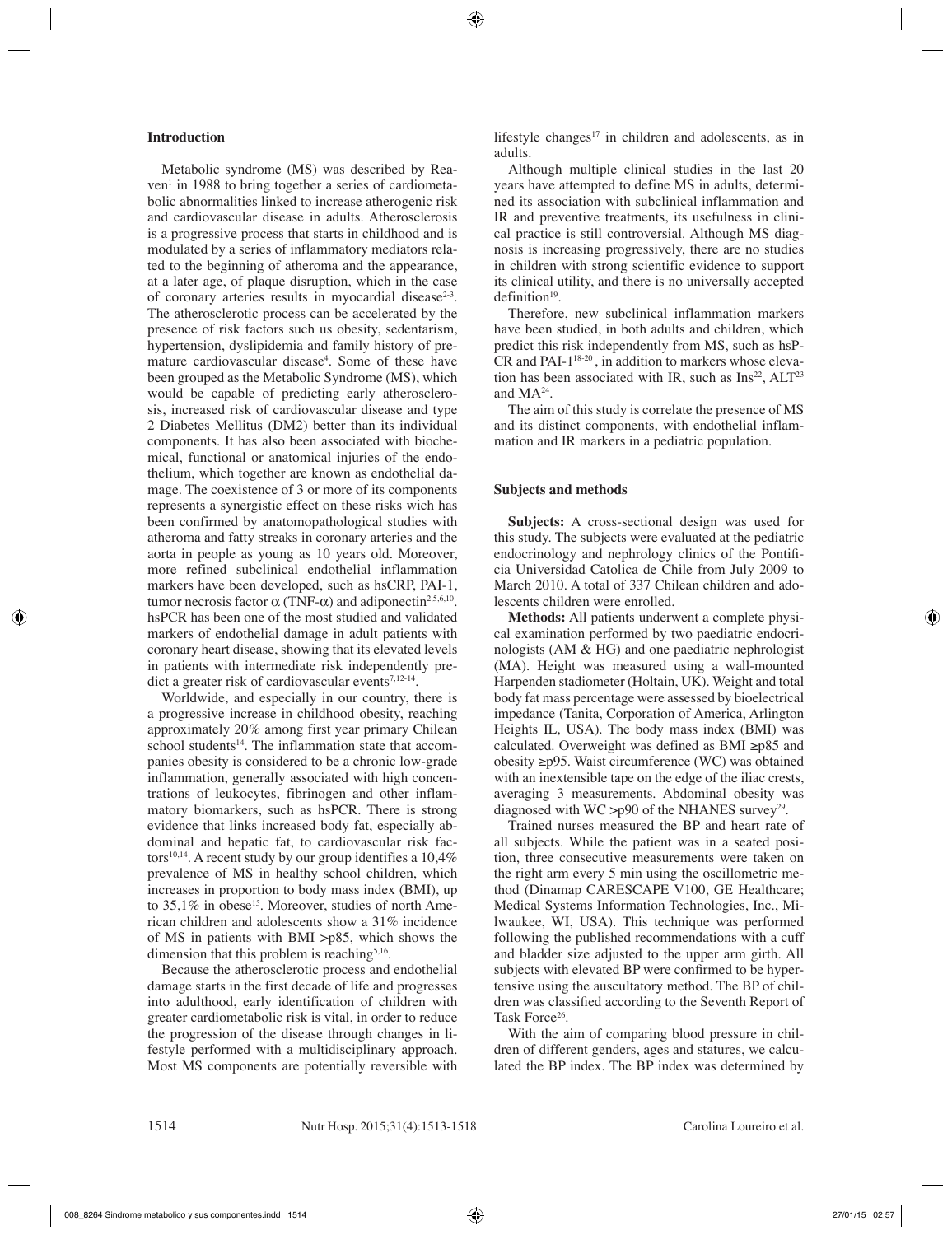using the observed BP/50th percentile BP for gender, age and stature using the standard reported values.

MS was defined using the modified Cook Criteria: WC >p90, HDL cholesterol (HDL) ≤40mg/dL, triglycerides (TG) >110mg/dL, glycemia >100mg/dL and systolic or diastolic blood pressure  $\geq p90^{27}$ .

## *Biochemical study*

Following an overnight fast, basal blood samples were obtained between 8:00 and 10:00 AM to measure: Glycemia, insulin, Lipid profile: Total cholesterol (TC), HDL cholesterol (HDL), LDL cholesterol (LDL), and Triglycerides (TG). ALT, hsPCR, PAI-1 and Microalbuminuria (MA).

#### *Laboratory assay*

Glycemia was determined using the glucose-oxidase method, TC, HDL, LDL and TG using the colorimetric method. ALT was determined using the Roche enzymatic UV test with a sensitivity of 4U/L. hsPCR were analyzed by nephelometry with an Image auto-analyzer with a sensitivity of 0.2mg/L. Ins were analyzed by an ADVIA Centaur direct chemical luminometric immunoassay with a sensitivity of  $5\mu$ UI/ mL. PAI-1: Blood samples were collected avoiding any blood activation on 0.109 M citrate anticoagulant. Plasma PAI-1 was measured by ELISA according the manufacturer's instructions (Zymutest PAI-1 antigen, HYPHEN BioMed, France). The inter assay variation were 9.4% and 8.1% for high and low controls, respectively. MA was analyzed by nephelometry with an

Image auto-analyzer with a sensitivity of 0.2mg/dL. MA was expressed per milligram of creatinine in urine.

#### *Statistical Analysis*

Categorical variables were described in terms of frequency and percentage, and the numerical variables in terms of median and range. Distribution of numerical variables was evaluated by the Shapiro−Wilk test. Association between categorical variables and numerical variables was evaluated by the Mann-Whitney test and the correlation among numerical variables by the Spearman correlation coefficient calculation. A p-value less than 0.05 was considered significant. The analyses were conducted using SPSS software version 15.0. The results of variables not normally distributed were expressed as medians.

## **Results**

The average age was 10.9±9.7 years (range: 4.9- 15.6) and 52.5% were male. The BMI z-score was  $+1.0 \pm 2.1$ SD, 33.2% were obese and 25,5% overweight. We found 10,9% (n=37) of the children with the full diagnostic criteria for MS. No significant differences were found to age, sex, family history of hypertension or Diabetes Mellitus among children with and without MS.

The frequency of the different MS components were: abdominal obesity 38,5% (130/337), hypertension 21,3% (72/337), hypertriglyceridemia 17,8% (60/337), high HDL cholesterol 21,3% (71/337) and hyperglycemia 1.4% (4/337) (Fig. 1). Of the 37 children with MS,



*Fig. 1.—Frequency of the different MS componentes in*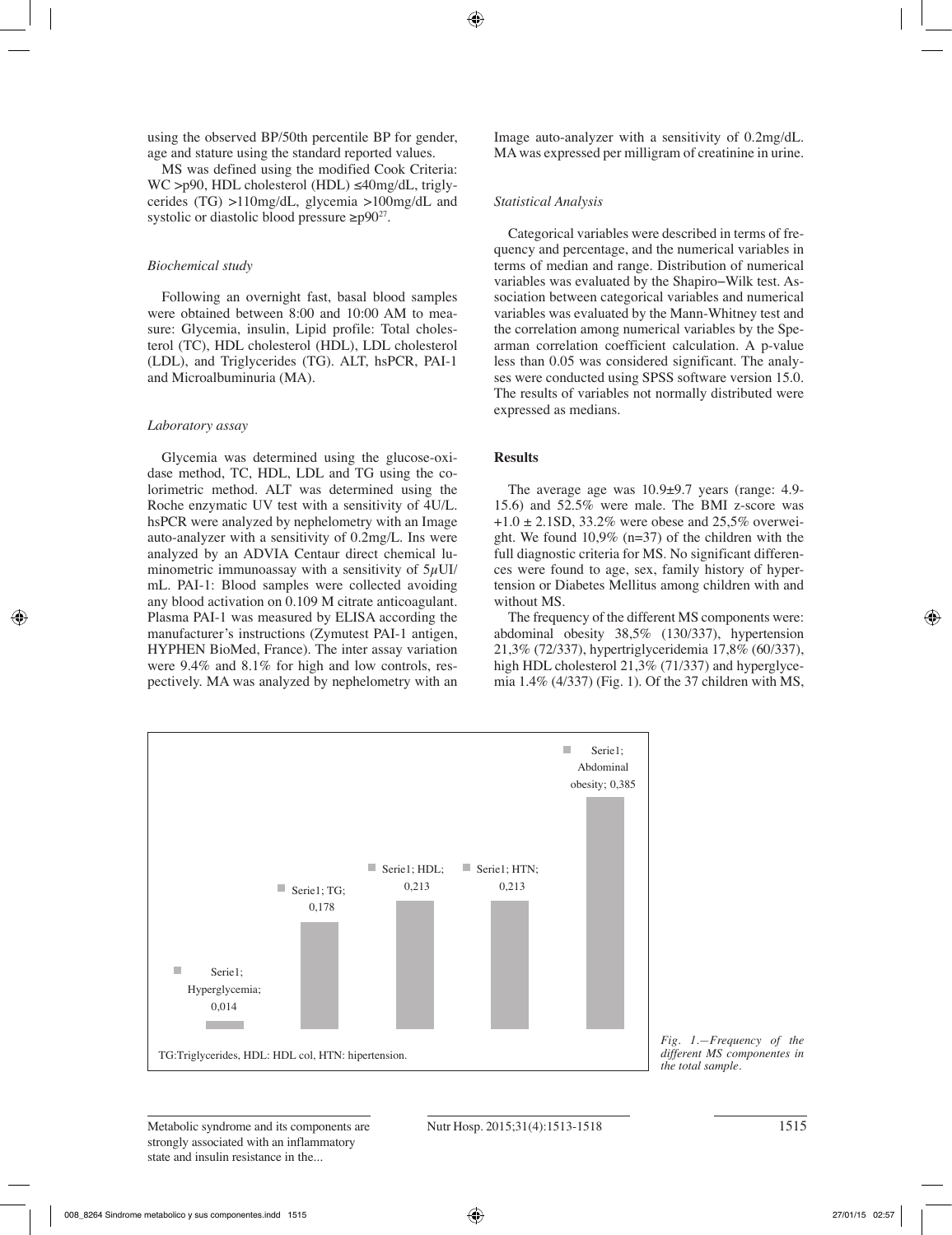86,4% were obese and 13,5% overweight. Abdominal obesity and hypertension were present in 100% and 65% of the children with MS, respectively.

In the presence of MS ( $n=37$ ) the following parameters were higher than the group without MS (n=300): hsP- $CR=2.2$  (0.2-19) mg/L vs 0.6 (0.2-25.6) mg/L (p<0.01); ALT=20 (7-95) U/L vs 15 (6-89) U/L (p<0.01); insulin 9.5(4.8-67.3)  $\mu$ IU/ml vs 7.3 (4.5-29.4)  $\mu$ IU/ml (p<0.01) and PAI-1=33 (6.3-75.4) ng/ml vs 18.1 (1.1-56.2) ng/ml (p<0.01) (Fig. 2). They increase progressively with an increasing number of MS components present, which is statistically significant  $(p<0.01)$  (Fig. 3). We did not include an analysis of subjects with 5 MS components, because there was only 1 case in our series. In our study there was no correlation between MS and microalbuminuria. Neither was there an increase in its value as MS components were added up (Table I).

## **Discussion**

Our study shows that hsPCR, PAI-1, ALT and insulin are related to the presence of MS in the pediatric population, and they increase as its components are added up, which suggests that a pro-inflammatory state and/or IR exists in different parenchyma even before meeting the fulfilled MS diagnostic criteria (3 or more components). It also indirectly validates these markers for possible future clinical use.

Further studies are needed to determine which levels of these markers are associated with increased cardiometabolic risk and attempt to determine a cutoff point that better defines this risk in children.

The increase in ALT observed in the children in the evaluated sample could be corresponds to nonalcoholic fatty liver disease (NAFL), so further studies should be conducted to correlate biochemical markers with images or even liver biopsy to confirm this diagnosis. NAFL has been described as a prelude of type 2 Diabetes in Hispanic adolescents (ref nuestra)

Only four patient in our series had impaired fasting glycemia, which is consistent with other publications $14$ , and which questions the usefulness of this MS diagnostic criterion in this age group. It simultaneously opens the possibility of using some of these markers as a new diagnostic criterion once normal pediatric population levels are defined.

It is known that abdominal obesity plays a fundamental role in MS development. This has been confirmed in our study in which 100% of children with MS had abdominal obesity.

Our study suggests that the aggregation of individual components of the SM predicts cardiometabolic risk better than diagnosis of MS itself.

Our study does not examine the individual weights of each MS components, but demonstrates that this risk increases progressively from sense the presence of one of them. Our results suggest that with 2 or more MS components is fully justified to perform a timely and multidisciplinary treatment aimed to reversing inflammatory states and IR, which in the future could produce type 2 Diabetes Mellitus and coronary heart disease. Further studies are important to weigh the MS components individually, because each component carries a certain individual risk which depends on envi-



*Fig. 2.—Median of the markers according to the presence or absence of SM.*



*Fig. 3.—Relationship between MS componentes and studied markers.*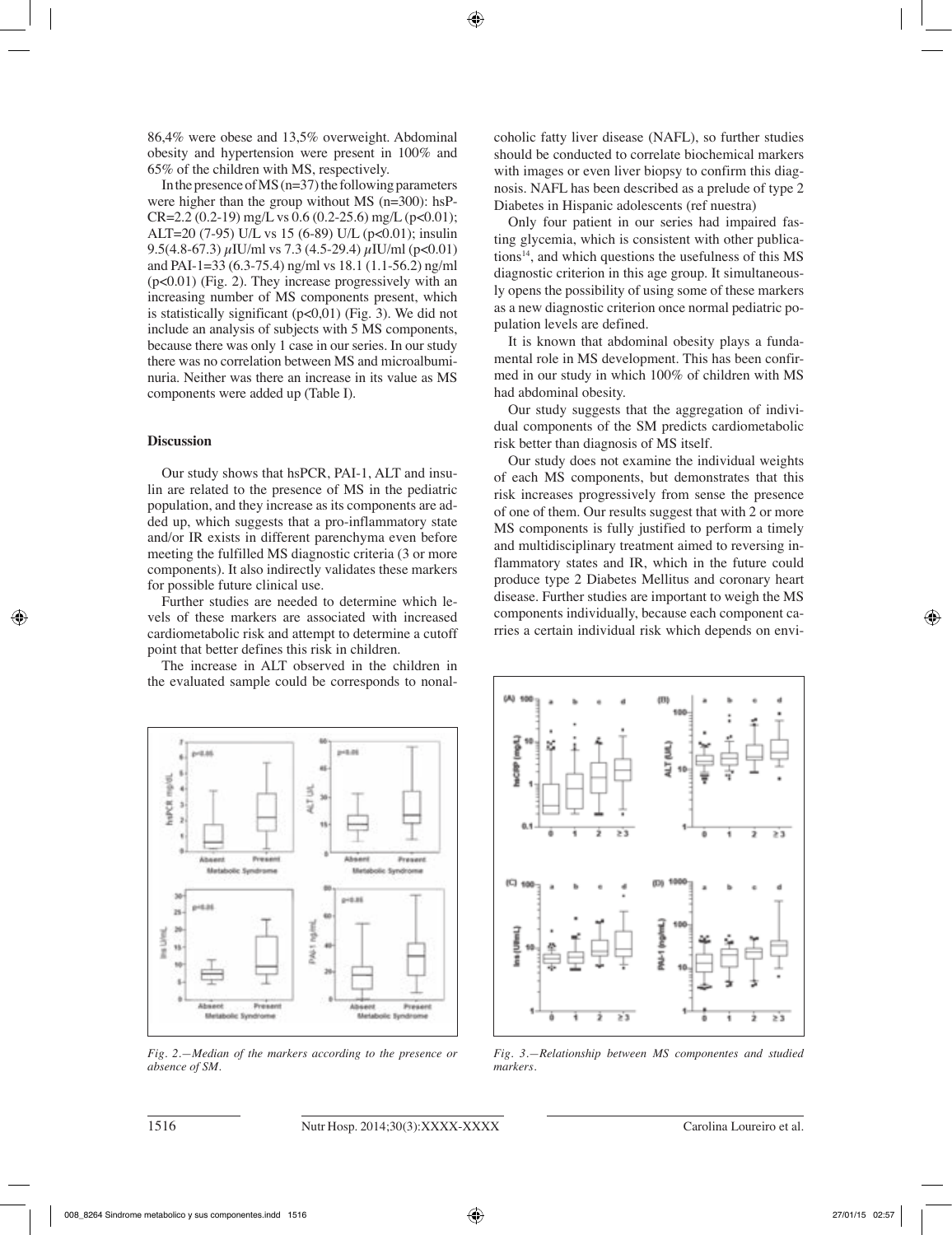| <b>Table I</b><br>Relationship between the number of MS components and each marker |                       |              |                            |               |                            |                  |
|------------------------------------------------------------------------------------|-----------------------|--------------|----------------------------|---------------|----------------------------|------------------|
| MS components                                                                      | $\theta$<br>$(n=147)$ | $(n=93)$     | $\mathfrak{D}$<br>$(n=60)$ | 3<br>$(n=23)$ | $\overline{4}$<br>$(n=13)$ | $\boldsymbol{p}$ |
| hsPCR                                                                              | 0,3                   | 0,8          | 1,4                        | 1,8           | 3,6                        | < 0.01           |
| mg/dL                                                                              | $(0,2-17,7)$          | $(0,2-25,6)$ | $(0,2-12,1)$               | $(0,2-12,7)$  | $(0,4-19,0)$               |                  |
| $PAI-1$                                                                            | 13,0                  | 20,3         | 23,5                       | 30,6          | 35,9                       | < 0.05           |
| ng/mL                                                                              | $(1,1-54,0)$          | $(3,7-56,2)$ | $(3,9-51,4)$               | $(10,2-50,7)$ | $(6,3-75,4)$               |                  |
| Ins                                                                                | 6,8                   | 7,1          | 8,9                        | 9,1           | 16,1                       | < 0.05           |
| UI/mL                                                                              | $(4,6-18,6)$          | $(4,5-29,4)$ | $(5,1-27,1)$               | $(4,8-20,1)$  | $(6,7-67,3)$               |                  |
| ALT                                                                                | 14.0                  | 16.0         | 17.0                       | 19.0          | 21.0                       | < 0.05           |
| U/L                                                                                | $6.0 - 44.0$          | $7,0-89,0$   | $9,0 - 75,0$               | 12.0-69.0     | $7,0-95,0$                 |                  |
| MA                                                                                 | 3,6                   | 3.6          | 3,2                        | 2,8           | 7,9                        | ns               |
| $\mu$ g/mg                                                                         | $(1,0-324)$           | $(1,0-104)$  | $(1,0-196)$                | $(1,0-10,3)$  | $(1,0-81,1)$               |                  |

PAI 1: plasminogen activator inhibitor 1; Ins: insulin; ALT: alanine aminotransferase; MA: microalbuminuria.

Values shown as medians and ranges.

ronmental and genetic factors and some of them may be more important than others.

Earlier studies by another group of our institution showed that the sum of 2 or more MS components is associated with increased intima-media thickness of the carotid artery28,29. These results are similar to those found in our study, although there is no consensus in the application of these findings.

Our study provides evidence that children with several components of MS mainly have a inflammatory state and/or IR, appearing even before meeting the fulfilled diagnostic criteria, with an adequate number of studied subjects, conducted prospectively and simultaneously measuring physical and biochemical parameters. Our population segment has a high percentage of obesity. This does not invalidate our results, because our study does not attempt to know MS prevalence, but rather of the correlation of its components with new markers of early endothelial damage.

Studies with a representative sample of the general population may be able to reduce bias and determine the normal levels of these markers in pediatric age, since they could be a useful tool for determining the presence of endothelial inflammation in children and in the future could be helpful to properly estimate cardiometabolic risk in our children.

## **Acknowledgments**

This work was supported by the following Chilean grants: FONDECYT 1100356, 1130427; FONDEF D08I1087; FONDEF IDEA CA12i10150 and the Millennium Nucleus on Immunology and Immunotherapy P07/088-F, P09/016-F. CL was supported by SO-CHED grant.

No potential conflicts of interest relevant to this article were reported.

## **References**

- 1. Reaven GM. Banting Lecture 1988: role of insulin resistence in human disease. *Diabetes* 1988;37:1595-607.
- 2. Berenson, GS, Srinivasan, SR, Bao, W, Newman W, Tracy R. Association between multiple cardiovascular risk factors and atherosclerosis in children and young adults. *The Bogalusa Heart Study. N Engl J Med* 1998; 338:1650-6.
- 3. Yla-Herttuala S. Biochemistry of the arterial wall in developing aterosclerosis. *Annals of the New York Academy of Sciences*. 1991; 623: 40-59.
- 4. De Ferranti S, Gauvreau K, Ludwig D, Neufeld E, Newburger J, Rifai N. Prevalence of Metabolic Syndrome in American Adolescents: findings of the Third National Health and Nutrition Examination Survey. *Circulation* 2004 Oct 19; 110(16):2494-7.
- 5. McGill HC Jr, McMahan CA. Determinants of atherosclerosis in the young. Pathobiological Determinants of Atherosclerosis in Youth (PDAY) Research Group. *Am J Cardiol* 1998; 82:30T.
- 6. Groner JA, Joshi M, Bauer JA. Pediatric precursors of adult cardiovascular disease: noninvasive assessment of early vascular changes in children and adolescents. *Pediatrics* 2006; 118:1683.
- 7. Ridker P, Hennekens C, Buring J, Rifai N. C-Reactive Protein and other markers of inflammation in the prediction of cardiovascular disease in women. *N Engl J Med* 2000;342:836-43.
- 8. Yoo-Sun Moon, Do-Hoon Kim, Dong-Keun Song. Serum Tumor Necrosis Factor Levels and Components of the Metabolic Syndrome in Obese Adolescents Metabolism. *Metabolism* Vol 53, No 7 (July), 2004: pp 863-867.
- 9. Pratte K, Barónb A, Ogdenb, Hassellc K, Rewersa M, Hokanson J. Plasminogen activator inhibitor-1 is associated with coronary artery calcium in Type 1 diabetes. *J Diabetes Complic* 2009;23(6):387-93.
- 10. Weiss R, Dziurz J, Burgert T, et al. Obesity and the metabolic sindrome in children and adolescents. *N Engl J Med* 2004;350:2362-74.
- 11. Sabatine M, Morrow D, Jablonski K, et al. Prognostic Significance of the Centers for Disease Control/American Heart Association High-Sensitivity C-Reactive Protein Cut Points for Cardiovascular and Other Outcomes in Patients With Stable Coronary Artery Disease. *Circulation* 2007; 115: 1528-36.
- 12. Koenig W. Predicting risk and treatment benefit in atherosclerosis: the role of C-reactive protein. *Int J Cardiol* 2005;199-206.
- Patel D, Srinivasan S, Xu J, Li S, Chen W, Berenson G. Distribution and metabolic syndrome correlates of plasma C-reacti-

Metabolic syndrome and its components are Nutr Hosp. 2015;31(4):1513-1518 1517 strongly associated with an inflammatory state and insulin resistance in the...